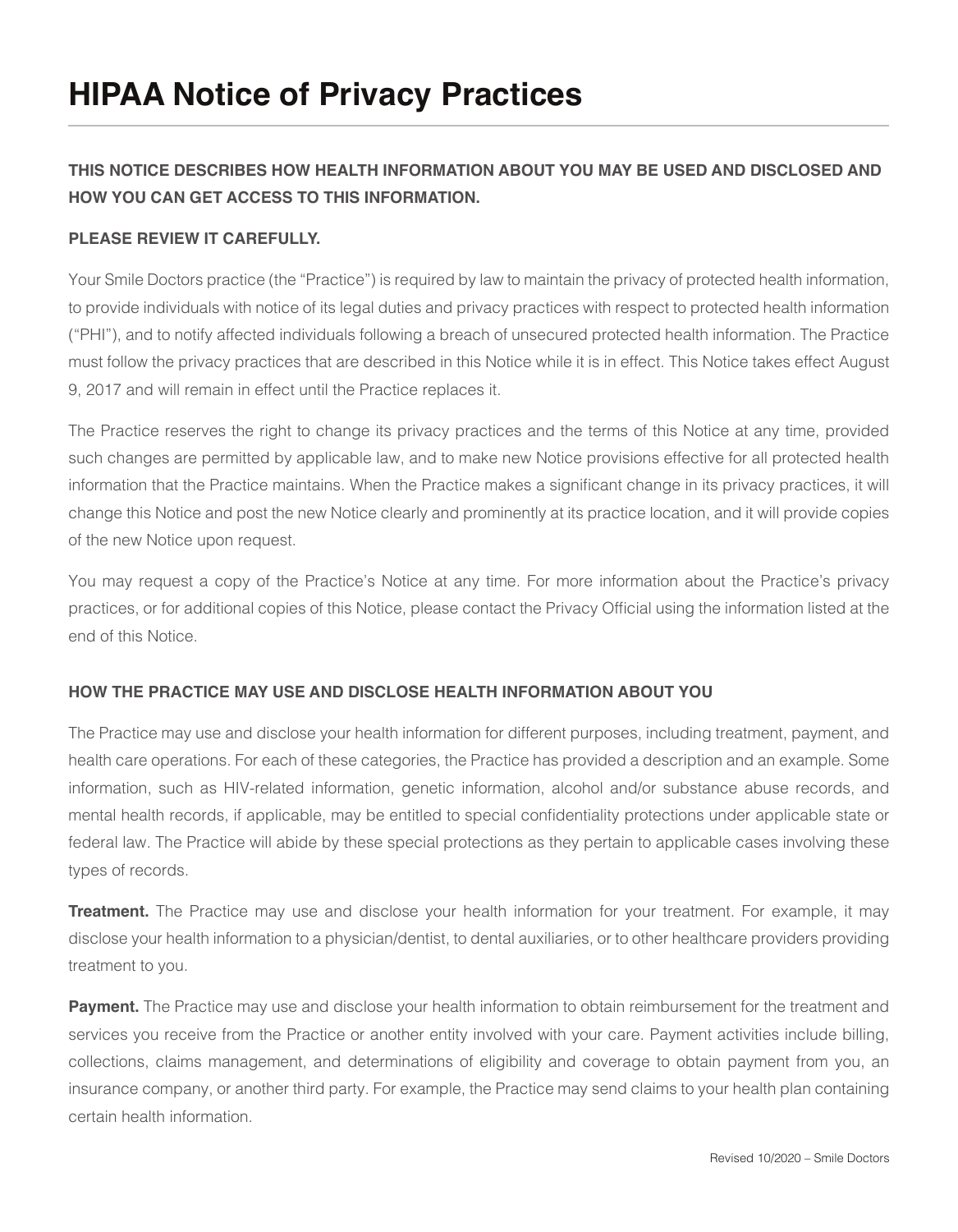**Healthcare Operations.** The Practice may use and disclose your health information in connection with its healthcare operations. For example, healthcare operations include quality assessment and improvement activities, reviewing the competence or qualifications of healthcare professionals, evaluating practitioner and provider performances, conducting training programs, accreditation, certification, licensing, or credentialing activities.

**Individuals Involved in Your Care or Payment for Your Care.** The Practice may disclose your health information to a family member, other relative, close personal friend, or any other individual identified by you relative to that person's involvement in your care or in the payment for your care. If you are present, then prior to use or disclosure of your health information, the Practice will provide you with an opportunity to object to such uses or disclosures. In the event of your absence or incapacity or in emergency circumstances, the Practice will disclose health information based on a determination using its professional judgment disclosing only health information that is directly relevant to the person's involvement in your healthcare. Additionally, the Practice may disclose information about you to your personal representative. If a person has the authority by law to make health care decisions for you, the Practice will treat that personal representative the same way it would treat you with respect to your health information.

**Appointment Reminders.** The Practice may use or disclose your health information to provide you with appointment reminders (such as voicemail messages, text messages, emails, postcards, or letters).

**Disaster Relief.** The Practice may use or disclose your health information to assist in disaster relief efforts.

**Required by Law.** The Practice may use or disclose your health information when it is required to do so by law.

**Public Health Activities.** The Practice may disclose your health information for public health activities, including disclosures to:

- Prevent or control disease, injury or disability;
- Report child abuse or neglect;
- Report reactions to medications or problems with products or devices;
- Notify a person of a recall, repair, or replacement of products or devices;
- Notify a person who may have been exposed to a disease or condition; or
- Notify the appropriate government authority if the Practice believes a patient has been the victim of abuse, neglect, or domestic violence.

**National Security.** The Practice may disclose to military authorities the health information of Armed Forces personnel under certain circumstances. The Practice may disclose to authorized federal officials health information required for lawful intelligence, counterintelligence, and other national security activities. The Practice may disclose to correctional institution or law enforcement official having lawful custody the protected health information of an inmate or patient.

**Secretary of HHS.** The Practice will disclose your health information to the Secretary of the U.S. Department of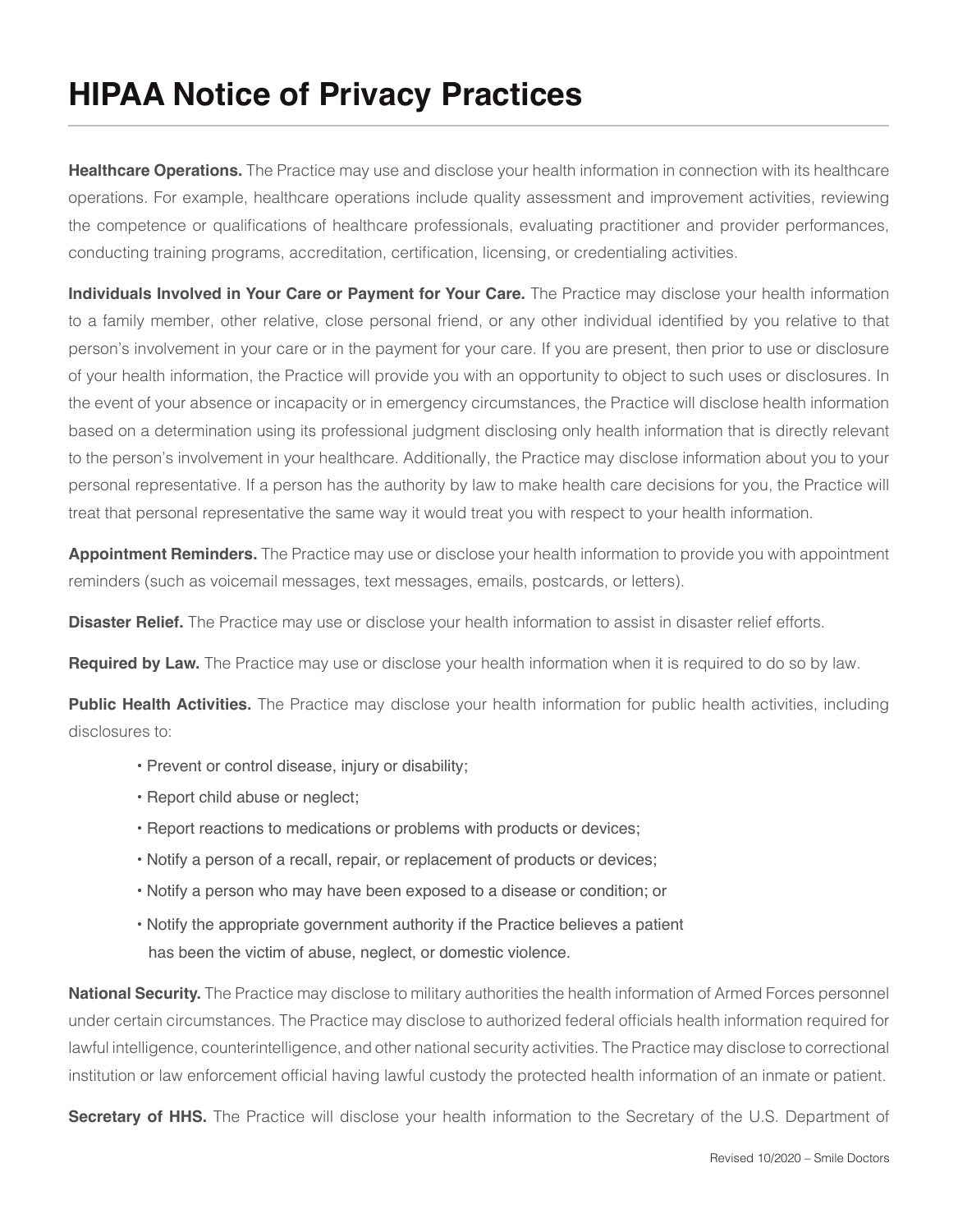Health and Human Services when required to investigate or determine compliance with HIPAA.

**Worker's Compensation.** The Practice may disclose your PHI to the extent authorized by and to the extent necessary to comply with laws relating to worker's compensation or other similar programs established by law.

**Law Enforcement.** The Practice may disclose your PHI for law enforcement purposes as permitted by HIPAA, as authorized by law. These oversight activities include audits, investigations, inspections, and credentialing, as required by law, or in response to a subpoena or court order.

**Health Oversight Activities.** The Practice may disclose your PHI to an oversight agency for activities necessary for licensure and for the government to monitor the health care system, government programs, and compliance with civil rights laws.

**Judicial and Administrative Proceedings.** If you are involved in a lawsuit or a dispute, the Practice may disclose your PHI in response to a court or administrative order. The Practice may also disclose health information about you in response to a subpoena, discovery request, or other lawful process instituted by someone else involved in the dispute, but only if efforts have been made, either by the requesting party or the Practice, to tell you about the request or to obtain an order protecting the information requested.

**Research.** The Practice may disclose information to researchers when their research has been approved by an institutional review board or privacy board that has reviewed the research proposal and established protocols to ensure the privacy of your health information.

**Coroners, Medical Examiners, and Funeral Directors.** The Practice may release your PHI to a coroner or medical examiner. This may be necessary, for example, to identify a deceased person or determine the cause of death. The Practice may also disclose PHI to funeral directors consistent with applicable law to enable them to carry out their duties.

**To Avert a Serious Threat to Health or Safety.** The Practice may use and disclose your PHI when necessary to prevent a serious threat to your health and safety or the health and safety of the public or another person.

**Fundraising.** The Practice may contact you to provide you with information about its sponsored activities, including fundraising programs, as permitted by applicable law. If you do not wish to receive such information from the Practice, you may opt out of receiving the communications.

**Business Associate.** Some of the Practice's activities are provided on its behalf through contracts with business associates. When the Practice enters into contracts to obtain these services, the Practice may need to disclose your protected health information to a business associate so that the business associate may perform the job which it has requested. However, the Practice requires its business associates to appropriately safeguard your information.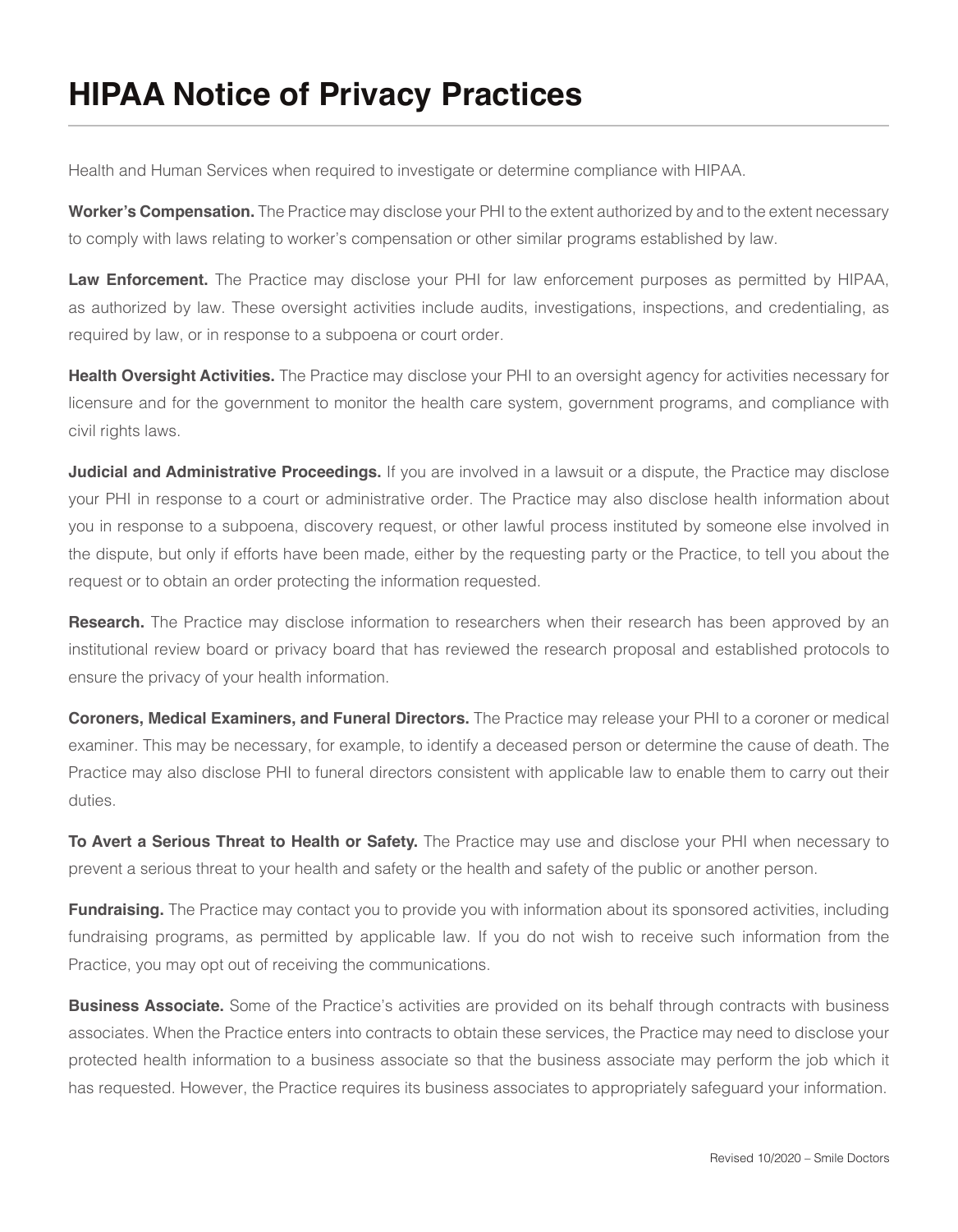### **Other Uses and Disclosures of PHI**

Your authorization is required, with a few exceptions, for disclosure of psychotherapy notes, use or disclosure of PHI for marketing and for the sale of PHI. The Practice will also obtain your written authorization before using or disclosing your PHI for purposes other than those provided for in this Notice (or as otherwise permitted or required by law). You may revoke an authorization in writing at any time. Upon receipt of the written revocation, the Practice will stop using or disclosing your PHI, except to the extent that it has already taken action in reliance on the authorization.

### **Your Health Information Rights**

Access. You have the right to view or obtain copies of your health information, with limited exceptions. You must make the request in writing. You may obtain a form to request access by using the contact information listed at the end of this Notice. You may also request access by sending the Privacy Official a message to the email address at the end of this Notice. If you request information that the Practice maintains on paper, the Practice may provide photocopies. If you request information that the Practice maintains electronically, you have the right to an electronic copy. The Practice will use the form and format your request if readily producible. The Practice will charge you a reasonable cost-based fee for the cost of supplies and labor of copying, and for postage if you want copies mailed to you. Contact the Privacy Official using the information listed at the end of this Notice for an explanation of its fee structure.

If you are denied a request for access, you have the right to have the denial reviewed in accordance with the requirements of applicable law.

**Disclosure Accounting.** With the exception of certain disclosures, you have the right to receive an accounting of disclosures of your health information in accordance with applicable laws and regulations. To request an accounting of disclosures of your health information, you must submit your request in writing to the Privacy Official. If you request this accounting more than once in a 12-month period, the Practice may charge you a reasonable, cost-based fee for responding to the additional requests.

**Right to Request a Restriction.** You have the right to request additional restrictions on our use or disclosure of your PHI by submitting a written request to the Privacy Official. Your written request must include (1) what information you want to limit, (2) whether you want to limit the Practice's use, disclosure, or both, and (3) to whom you want the limits to apply. The Practice is not required to agree to your request except in the case where the disclosure is to a health plan for purposes of carrying out payment or health care operations, and the information pertains solely to a health care item or service for which you, or a person on your behalf (other than the health plan), has paid the Practice in full.

**Alternative Communication.** You have the right to request that the Practice communicates with you about your health information by alternative means or at alternative locations. You must make your request in writing.